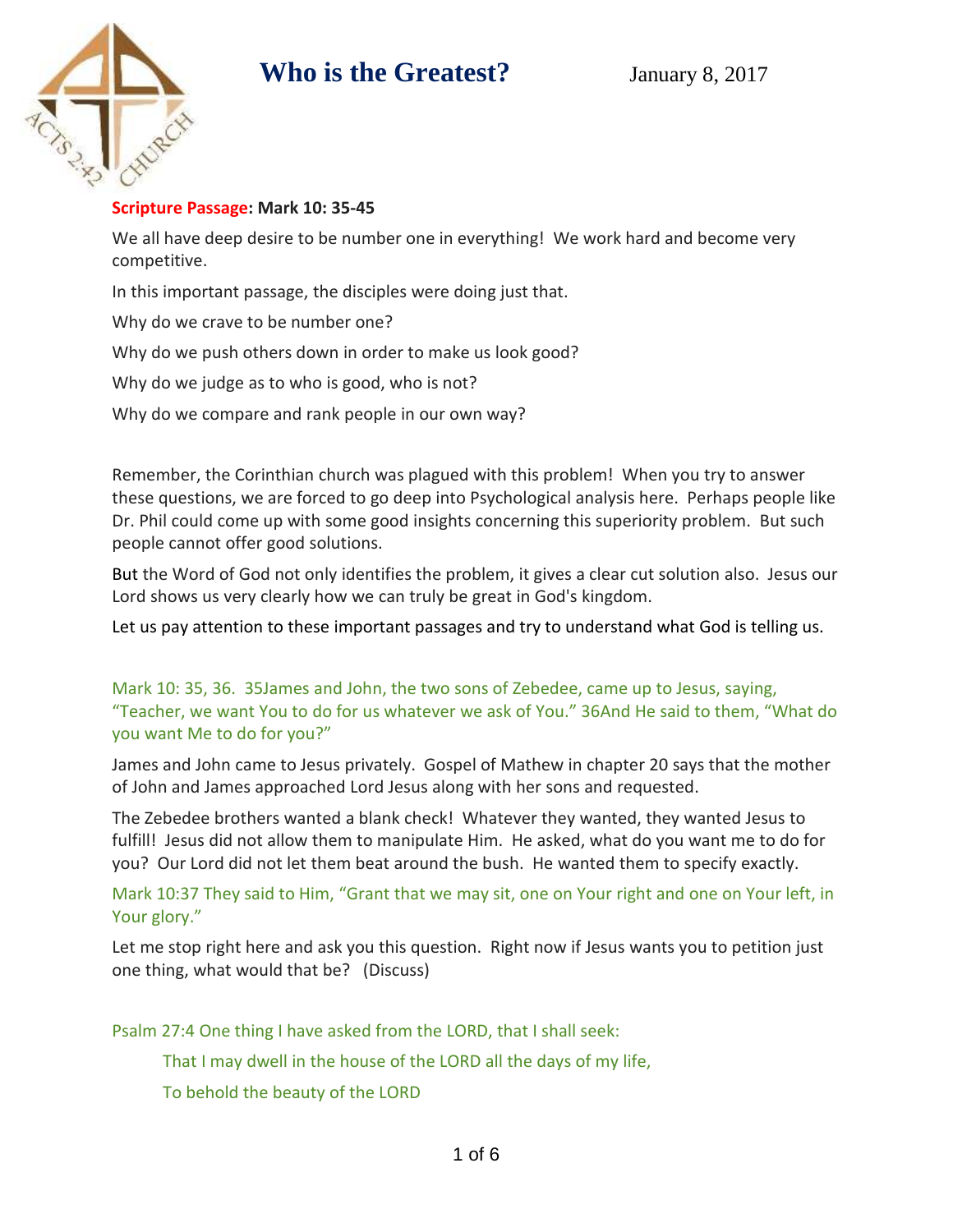

And to meditate in His temple.

David's wish was beautiful. He sought after spiritual matters of God!

Luke 10:42 but only one thing is necessary, for Mary has chosen the good part, which shall not be taken away from her."

Mary chose the best part, the Word of God.

My personal wish. To stay close to God's presence and love Christ dearly who gave it all for me!

But John and James went for the earthly powers! We often mistake this passage. We think that John and James were jockeying for the powers of heavenly kingdom in heaven. No! They were dreaming of actual earthly Israel national Kingdom and Jesus as King of Israel triumphantly defeating Romans and conquering the whole world eventually? Just like people trying to get high position in President Elect Trump's future cabinet, James and John also tried to secure their spot!

But Jesus didn't scream at them or get angry. He was actually compassionate toward their foolishness. He asked a very poignant question!

Mark 10:38-40. 38But Jesus said to them, "You do not know what you are asking. Are you able to drink the cup that I drink, or to be baptized with the baptism with which I am baptized?" 39They said to Him, "We are able." And Jesus said to them, "The cup that I drink you shall drink; and you shall be baptized with the baptism with which I am baptized. 40"But to sit on My right or on My left, this is not Mine to give; but it is for those for whom it has been prepared."

When Jesus asked, are you able to drink the cup that I drink, or to be baptized the same way He meant, "will you be able to drink the cup of the horrible suffering on the cross? Are you willing to be baptized or immersed in your own blood?

Another way to look at it: will you be able to step into My shoes and play My leadership role in My kingdom which is based upon self-denial and martyrdom!?

The brothers answered without understanding the intent, they are able.

Jesus prophesied here that these two brothers will die the same way as He died. James was beheaded, but John's story is unknown! John outlived everyone. Some say, he died as a martyr. Others say that he died naturally. I believe he must have been martyred because Jesus predicted so.

Jesus says that to sit right or left is not His decision and it is already preordained by His Father!

#### Mark 10: 41Hearing this, the ten began to feel indignant with James and John.

Obviously! We would have been upset also. No one likes the idea of their own companions bossing around them. Christian bossing is totally different as per our Lord Jesus Christ! We lead from behind. We do not compete for positions. We just go and fill the holes. Worldly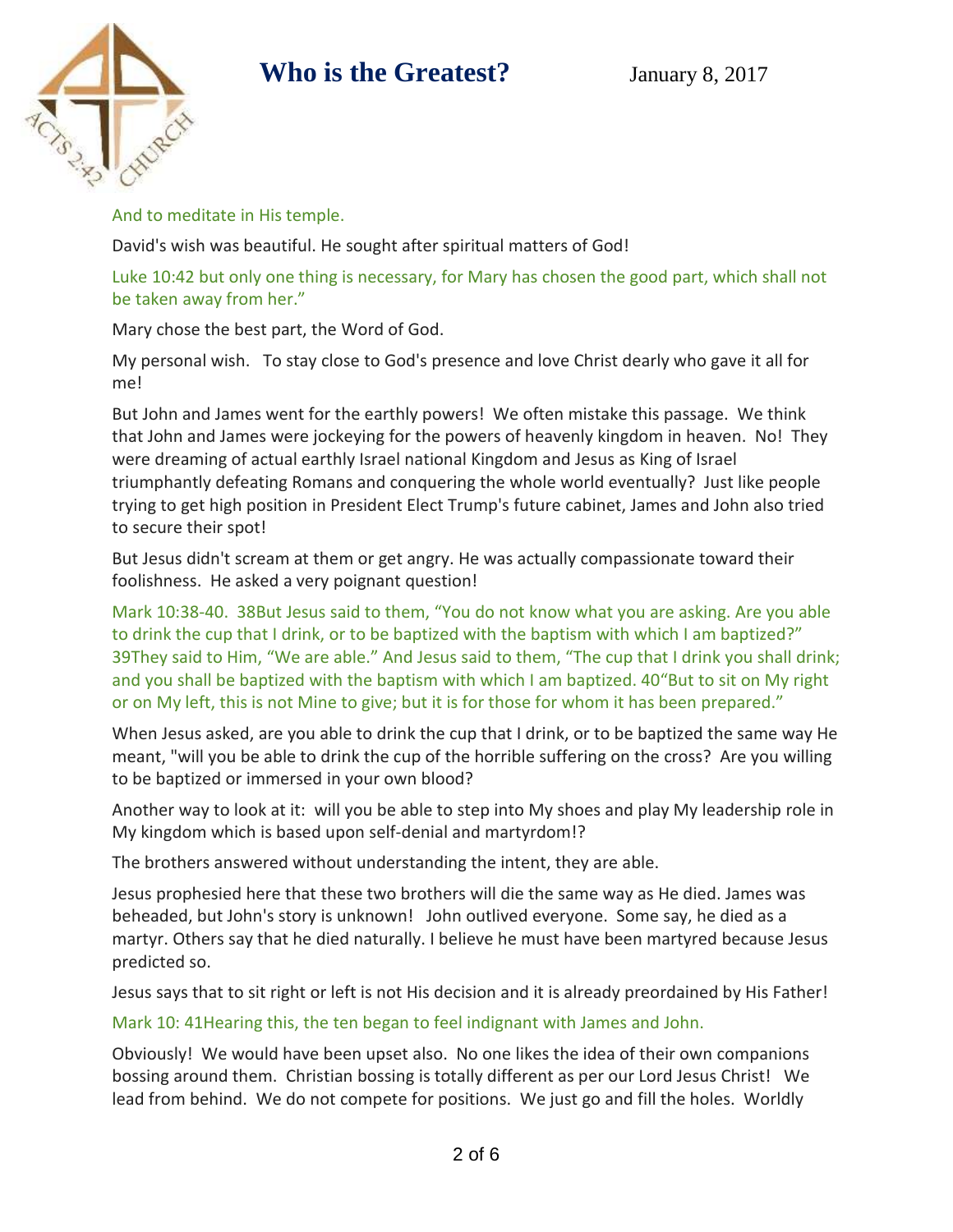

people go after the glamorous position. But the true disciples of Christ gracefully move toward the needs of the church and fill the holes. It is something beautiful to watch those people in this church. These people don't do it for the sake of doing. They just glide and gracefully finish the job. We can see that week after week, before the worship begins, or before the meal begins or after the meal and these people do it joyfully! There is indeed lot of love in this church. You will not see a long face any day. Please do not do anything for the Lord with a long face. Move out of that place and do not volunteer. Friends, Serving the Lord is a great privilege. You are not doing a great favor for the Lord. It is the Lord who is showing you favor to allow you to work for Him and He blesses immensely. Because of their servanthood they really reap the blessings from the Lord! You don't just come to sing, or pray or preach or teach! You must come to serve also. God wants us to roll up our sleeves. If not, something is missing really in your life. See what our Lord has to say about seeking leadership.

Mark 10:42-45. 42Calling them to Himself, Jesus said to them, "You know that those who are recognized as rulers of the Gentiles lord it over them; and their great men exercise authority over them. 43"But it is not this way among you, but whoever wishes to become great among you shall be your servant; 44and whoever wishes to be first among you shall be slave of all. 45"For even the Son of Man did not come to be served, but to serve, and to give His life a ransom for many."

Worldly leadership is totally different. There has to be a master in any organization and they must carry a stick to make the people listen. The people who serve under them are paid hirelings and they can be fired at will. They rule by fear of termination and punishment. Everything is measured by dollar.

But on the other hand, the house of God has just one master and that is our Lord and Savior Jesus Christ. We all work for Him and work under the supervision of Holy Spirit. He raises each congregation and equips people to become the servants of God. He equips each one individually for good works that they may arise, shine, and share the

love of Christ to all people. There must be absolutely no competition among the people. Jesus says, if you want to be great among the people of God, then you must be a servant (diakonos) to all. Literally, duakonos means "kick up dust as you hasten! In Tamil, Thuzh kilappurah! We must be kicking up dust when we praise and worship. We must run and dance joyfully. We must kick up the dust when we preach. We must kick up the dust in fellowshipping with each other. There must be lot of joy in everything. If you want to be the first, then you should become a slave (doulas) of all. It is one of the rare passages where we can see the difference between the servant and the slave! Servanthood is a voluntary submission. But slavery is involuntary. We come to Christ as a servant, but then we become a slave for Him. We start obeying Him in everything!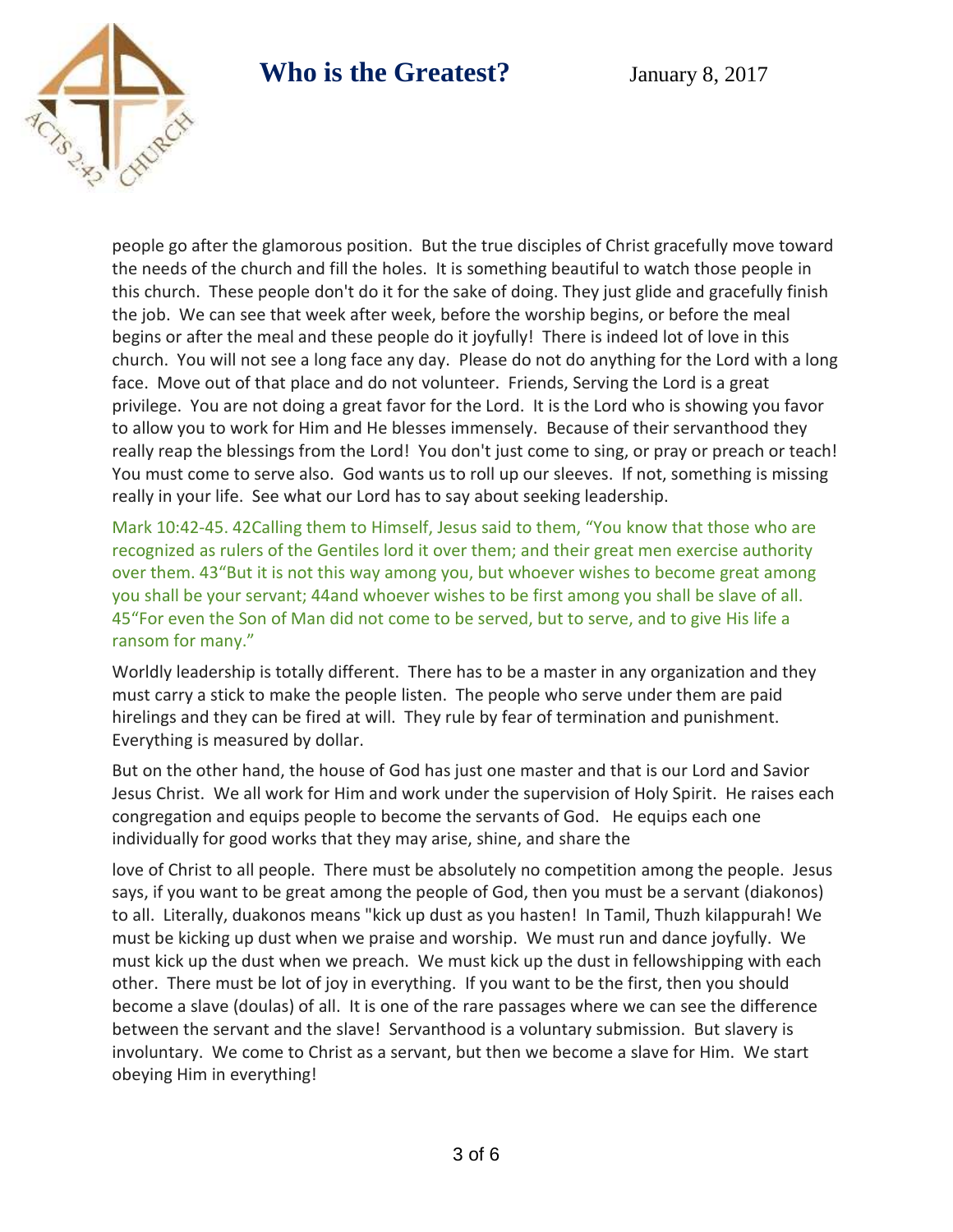

If you go back to the last chapter we can see that the disciples had already argued about who is the greatest!

Mark 9:33,34 They came to Capernaum. When he was in the house, he asked them, "What were you arguing about on the road?" But they kept quiet because on the way they had argued about who was the greatest.

The disciples jockeying for power were all about the earthly kingdom and glory. Not only were Peter, James and John contending for this position, but the zealots, true warriors like Simon the zealot, and Judas Iscariot may have fought for it too. Judas Iscariot was already a treasurer and so he had more weight. Perhaps He would have bought the votes with his money power! Also there may have been charismatic leaders, people with government experience like Mathew, could have jockeyed for it too. We see that today in our election process! We see blood spilling everywhere. Egotistic pride can destroy a community in no time.

- Why do we crave for power, fame, and glory?
- Why do we crave for others to serve us and we do not want to serve anybody. Is it beneath our dignity?
- Why do we jockey for power?
- Why do we become cut throats in pushing each other down?

We really need to see the real reason for this behavior and get to the bottom of it! The big "I" wants to be The Lord, and expects everyone to bow down and submit and serve. This craving happens only when we are in a group. We strive to get the attention, look at me, I am something special. I should be the greatest among you. When one starts showing off another tries to show off and prove that he or she is better than the previous one. That's when the spirit of comparison starts.

Sometimes the group becomes the source of this problem. Remember David and Saul story? The women started singing Saul killed thousands, but David killed ten thousands! Comparative spirit is an ugly spirit and it breeds jealousy. Sometimes parents compare their children. Joseph story is a classic one. There was no need to dress up one child, Joseph in a multi-color coat, which led to jealousy among the siblings.

Sometimes we judge and measure ourselves and esteem ourselves better than others. Let God be our judge. There is no need to judge others. Jesus said judge not at all! A simple solution to all these problems. No need to waste your money on a Psychologist! If we do not judge, we will not feel inferior or superior!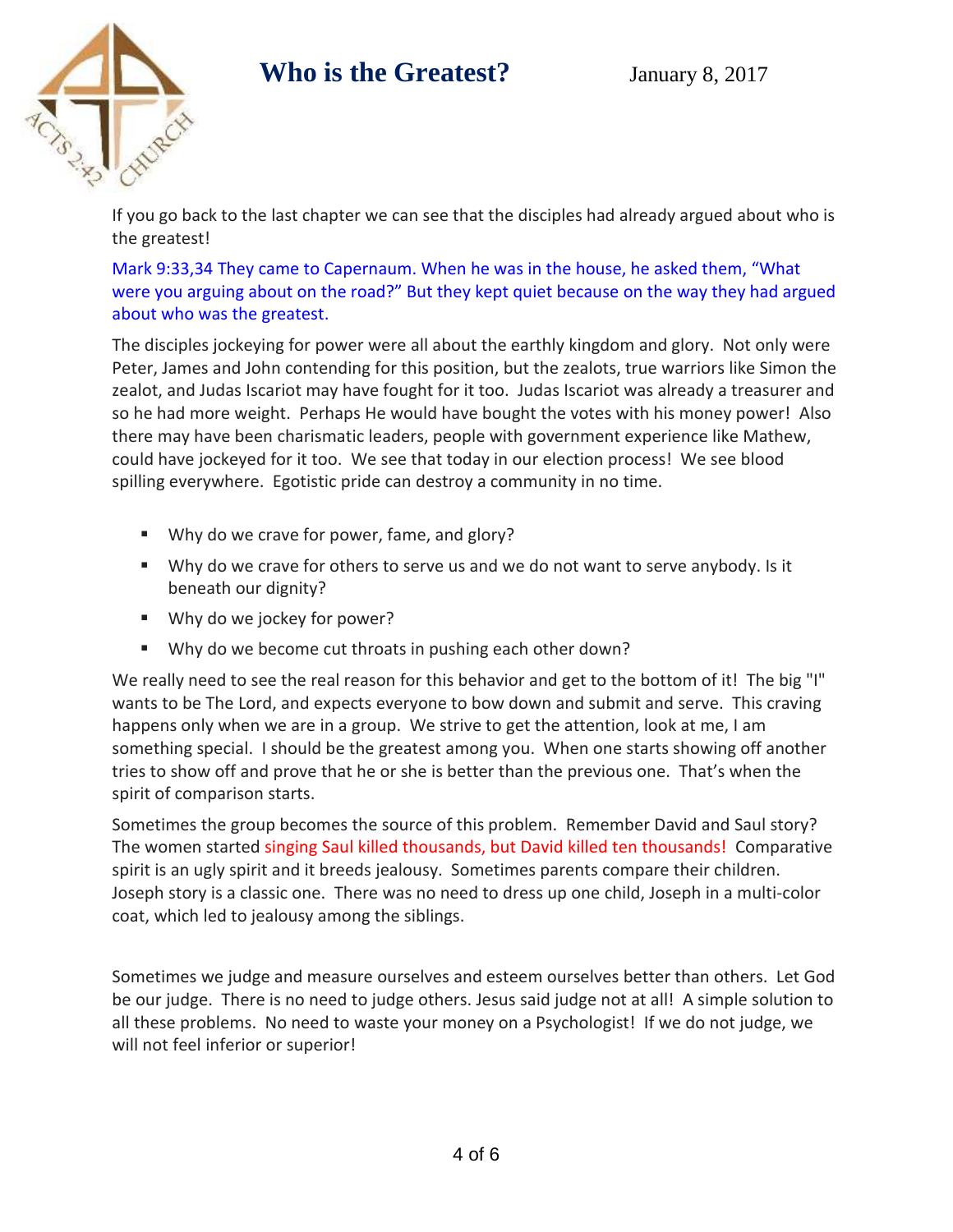

Is your greatness based upon worldly achievements or based upon the Kingdom of God expectation?

The disciples could have easily brought their question to Jesus' attention and He could have resolved it. But they wanted to decide it in a sneaky manner. They deliberately walked behind? They were jockeying for power behind His back. We do the same thing in our work place! We tend to play politics! We try to gain power over others through money, knowledge, success, charisma, charm, and experience. We do not want to be controlled by anyone but we would like to control everybody. Isn't that amazing?

We haven't escaped that egotism even within the ranks of the church. Within the church no one seems to want to rush to be the janitor, or do menial job. Instead, the place of recognition and honor is sought.

Let us enter as a winner who will be crowned and called, "well done my faithful servant!" The criteria for winning in the kingdom of God is not the same as winning in this world. It is not a cut throat competition. We do not have to push someone down so that we may climb up. The

two kingdoms are totally opposite and it is a paradox. If you strive to be first in the earthly kingdom you will neglect God's Kingdom principles. If we really go after God's kingdom we become insignificant in this world.

Let's see this Kingdom of God principle in Mark 9:35

Mark 9:35. Sitting down, He called the twelve and said to them, "If anyone wants to be first, he shall be last of all and servant of all."

If you want to be first in God's Kingdom you must become last and become a servant of all!

The problem is no one wants to serve. Everyone wants to be served.

This was a radical teaching! The one who serves the needs of others is the greatest person. Our whole life should revolve around meeting the needs of other people. Instead of focusing on other people's needs and serving them, we tend to focus on forcing others to take care of our needs, ambitions, and aspirations.

Can you see clearly the difference between selfish living and selfless living?

Can you see the difference between a group dynamics of manipulation and power versus just being happy to be together and to meet the needs of people by serving?

Blessed is the church that has these servants as their congregation members.

The hero of the church is not the pastor but the person who takes the trash out.

The person who cooks painfully and serves us.

The person who is all about identifying the needs of the people and meeting those needs by being their servant is the greatest person!